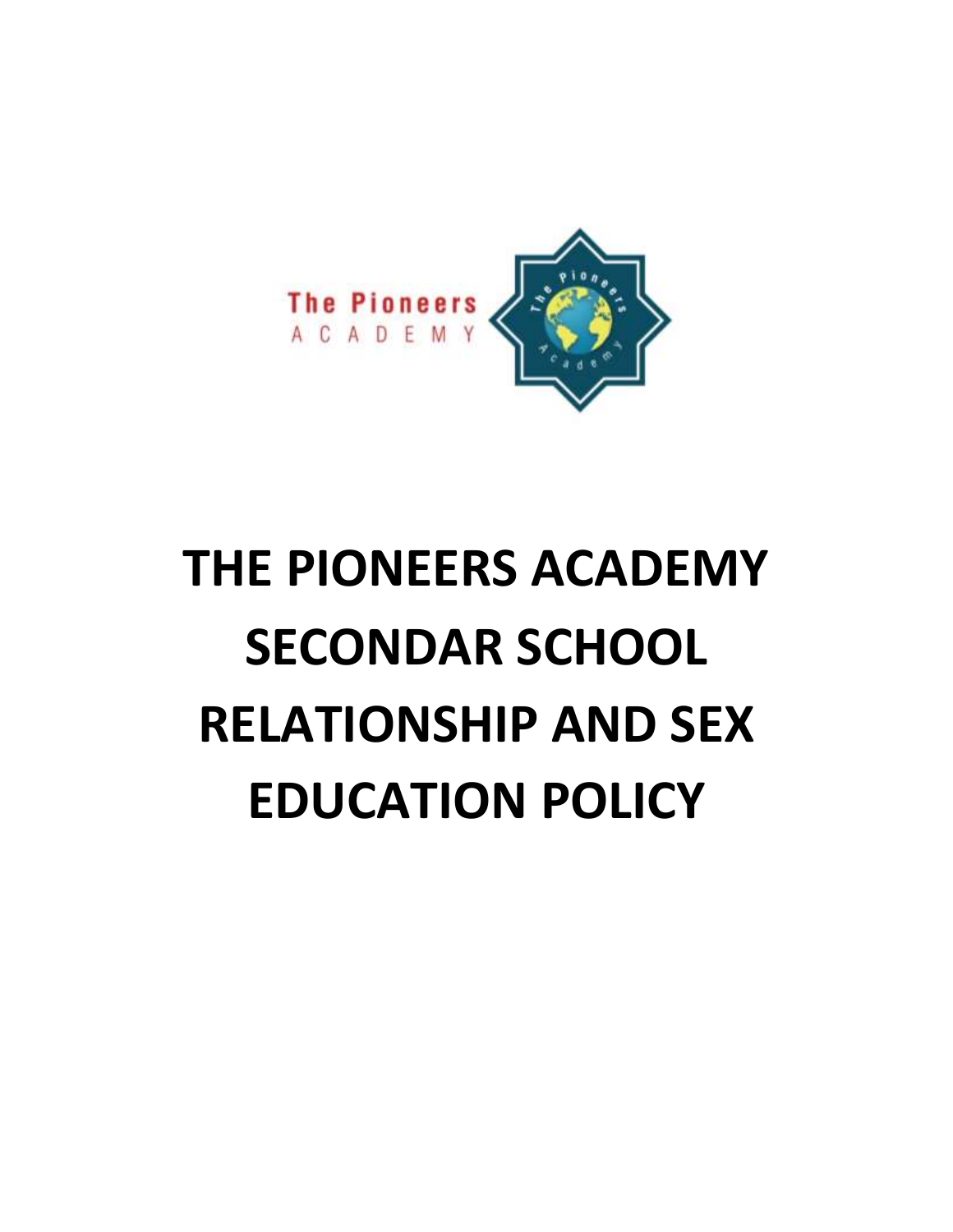## **RELATIONSHIPS AND SEX EDUCATION POLICY**

## **Contents**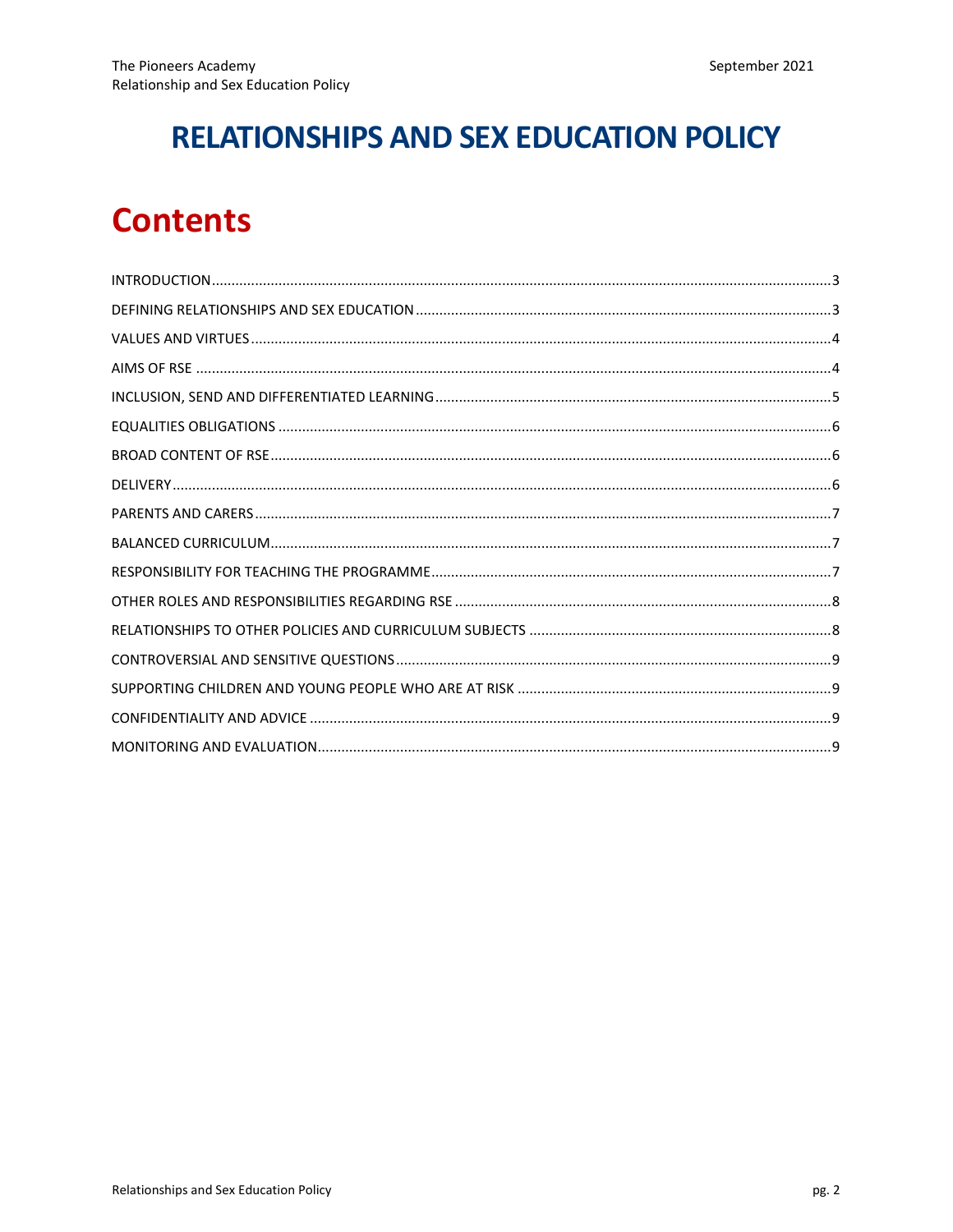### RELATIONSHIPS AND SEX EDUCATION POLICY

#### INTRODUCTION

In this policy the governors and teachers of The Pioneers Academy, in partnership with pupils and their parents, set out our intentions about relationships and sex education (RSE). We set out our rationale for and approach to relationships and sex education in the school.

- pupil focus groups/school council
- questionnaires to parents/carers, any meetings etc.
- review of RSE curriculum content with staff and pupils
- consultation with wider school community e.g. local Imams, school nurse
- consultation with school governors

#### **Implementation and Review of Policy**

Implementation of the policy will take place after consultation with the governors. This policy will be reviewed every **2 years** by the Head teacher, RSE Co-ordinator, the Governing Body and staff. The next review date is September 2023.

#### **Dissemination**

The draft policy will be given to all members of the Governing Body, and all teaching and non-teaching members of staff. Copies of the document will be available to all parents through the school's prospectus and a copy is available in the school office. Details of the content of the RSE curriculum will also be published on the school's web site.

#### DEFINING RELATIONSHIPS AND SEX EDUCATION

The DfE guidance states that, "children and young people need to know how to be safe and healthy, and how to manage their academic, personal and social lives in a positive way"<sup>1</sup>. This means that they should know what it means to be fully human, to be equipped to manage relationships so that they are healthy and successful and to be enabled to make moral decisions in conscience. The teaching of RSE will aid the development of their knowledge and understanding of themselves as sexual beings.

Our RSE curriculum will, "give young people the information they need to help them develop healthy, nurturing relationships of all kinds, not just intimate relationships. It will enable them to know what a healthy relationship looks like and what makes a good friend, a good colleague and a successful marriage or other type of committed relationship. It will also cover contraception, developing intimate relationships and resisting pressure to have sex (and not applying pressure)."<sup>2</sup>

 $1$  Relationships Education, Relationships and Sex Education (RSE) and Health Education: Statutory guidance for governing bodies, proprietors, Head Teachers, principals, senior leadership teams, teachers Page 4

<sup>&</sup>lt;sup>2</sup> Relationships Education, Relationships and Sex Education (RSE) and Health Education: Statutory guidance for governing bodies, proprietors, Head Teachers, principals, senior leadership teams, teachers Page 25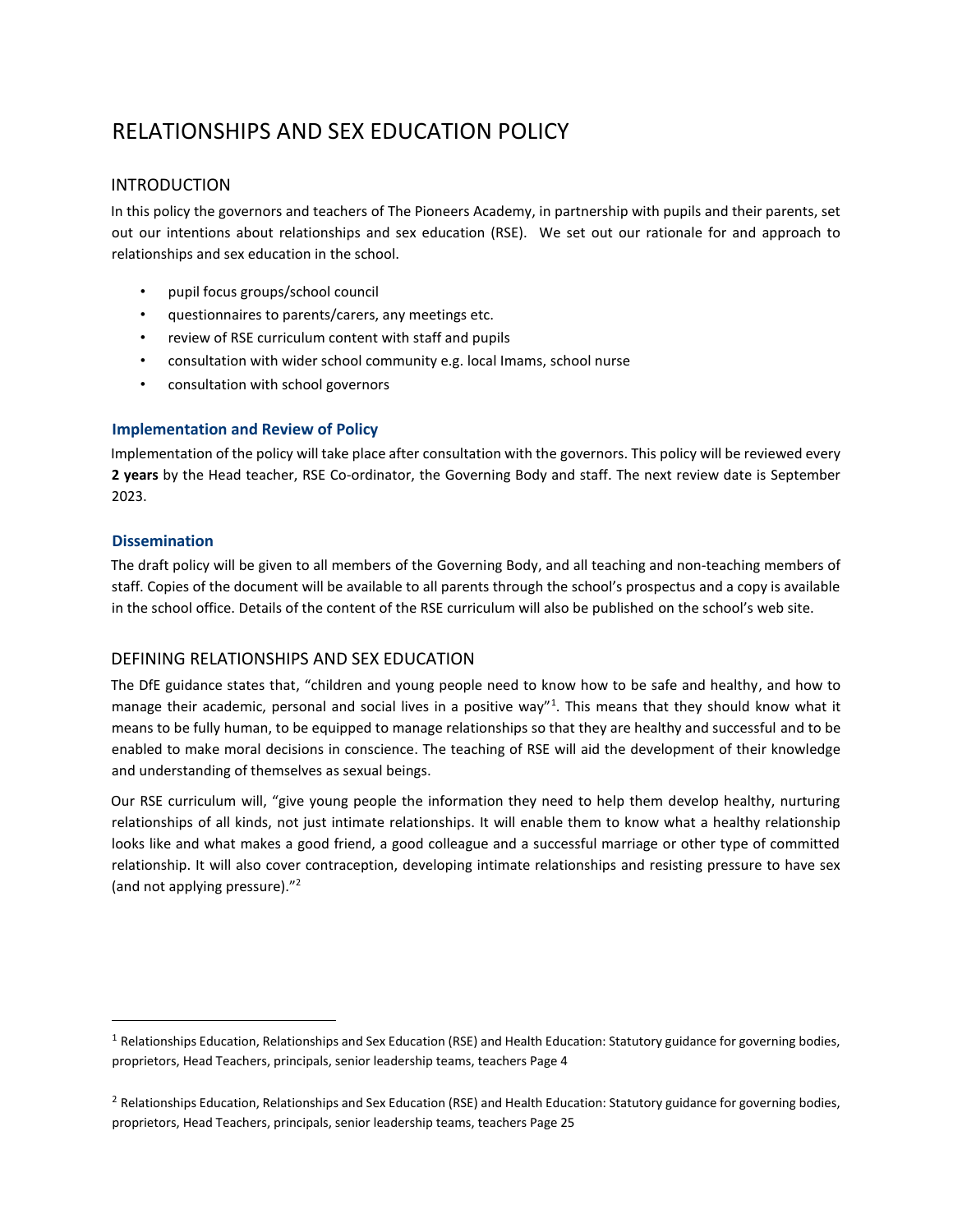#### RATIONALE

Today, I have perfected your religion for you, and have completed My blessing upon you, and chosen Islam as Dīn (religion and a way of life) for you

Al-Quran 5:3

Islam is a complete way of life for Muslims. Its guidance is comprehensive and includes the personal, social, moral, and spiritual aspects of our lives. Our involvement in educating our children about relationships and sex education is precisely because of this; we as Muslims must know how to have healthy, loving, and enriching relationships and know the role of sex in our lives.

Indeed, in the Messenger of Allah you have an excellent example for whoever has hope in Allah and the Last Day and remembers Allah often.

Al-Quran 33:21

And verily, you (O Muhammad, peace and blessings be upon you) are on an exalted standard of character.

Al-Quran 68:4

The Messenger of Allah (peace and blessings be upon him) was the best of all in character and he presented to us a practical example of how to conduct ourselves and live our lives. RSE at our school is centred on the example set by the Messenger of Allah (peace and blessings be upon him) and will be positive and prudent, showing the potential for development, whilst enabling the dangers and risks involved to be understood and appreciated.

Our RSE teaching will be in accordance with Islamic principles and values. It will emphasise the central importance of marriage and the family whilst acknowledging that all pupils have a fundamental right to have their life respected whatever household they come from. It will also prepare pupils for life in modern Britain.

#### VALUES AND VIRTUES

Our programme enshrines Islamic values relating to the importance of stable relationships, marriage and family life. It also promotes those virtues which are essential in fulfilling the rights of others (*Huqqul Ibaad)* with a proper respect for their dignity and the dignity of the human body. The following virtues will be explicitly explored and promoted: faithfulness, chastity, integrity, prudence, mercy, and compassion.

#### AIMS OF RSE

Our Mission Statement commits us to the education of the whole child (spiritual, physical, intellectual, moral, social, cultural, emotional) and we believe that RSE is an integral part of this education. Furthermore, our school aims state that we will endeavour to raise pupils' self-esteem, help them to grow in knowledge and understanding, recognise the value of all persons and develop caring and sensitive attitudes. It is in this context that we commit ourselves:

In partnership with parents, to provide children and young people with a positive and prudent relationships and sexual education which is compatible with their physical, cognitive, psychological, and spiritual maturity, and rooted in the Islamic vision of education.

#### **Objectives**

To develop in pupils, the following **attitudes and virtues**: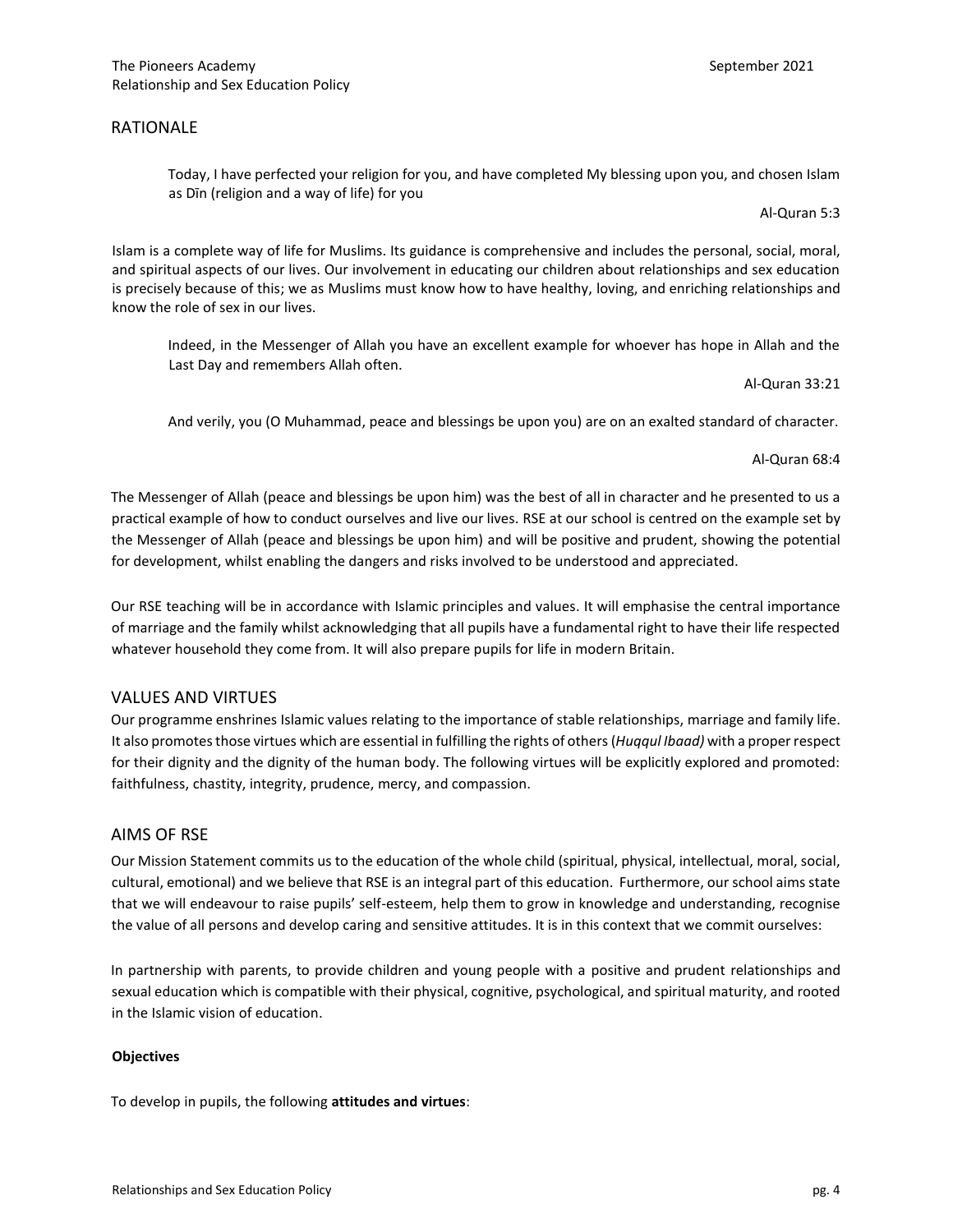- respect for the dignity of every human being in their own person and in the person of others;
- joy in the goodness of the created world and their own bodily natures;
- responsibility for their own actions and a recognition of the impact of these on others;
- celebrating the gift of life-long, self-giving love;
- recognising the importance of marriage and family life;
- recognising and valuing their own sexual identity and that of others;
- reverence for the gift of human sexuality and fertility;
- fidelity in relationships.

To develop in pupils, the following **personal and social skills**:

- making sound judgements and good choices which have integrity, and which are respectful of each individual's personal commitments;
- loving and being loved, and the ability to form friendships and loving, stable relationships free from exploitation, abuse, and bullying;
- managing emotions within relationships, and when relationships break down, managing these with confidence, sensitivity, and dignity;
- managing conflict positively and recognising the value of difference;
- cultivating humility, mercy, and compassion;
- learning to forgive and be forgiven;
- developing self-esteem and confidence, demonstrating self-respect and empathy for others;
- building resilience and the ability to resist unwanted pressures, recognising the influence and impact of the media, internet, and peer groups, and thus developing the ability to assess pressures and respond appropriately;
- being patient, delaying gratification and learning to recognise the appropriate stages in the development of relationships, and how to love chastely;
- assessing risks and managing behaviours in order to minimise the risk to health and personal integrity.

#### To **know and understand**:

- Islamic teaching on relationships and the nature and meaning of sexual love;
- Islamic teaching on marriage and the importance of marriage and family life;
- the centrality and importance of virtue in guiding human living and loving;
- the physical and psychological changes that accompany puberty;
- the facts about human reproduction, how love is expressed sexually and how sexual love plays an essential and sacred role in procreation;
- how to manage fertility in a way which is compatible with their stage of life, their own values, and commitments, including an understanding of the difference between natural family planning and artificial contraception;
- how to keep themselves safe from sexually transmitted infections and how to avoid unintended pregnancy, including where to go for advice.

#### INCLUSION, SEND AND DIFFERENTIATED LEARNING

We will ensure:

• RSE is sensitive to the needs of individual pupils in respect to their different abilities, levels of maturity and personal circumstances and is taught in a way that does not subject pupils to discrimination;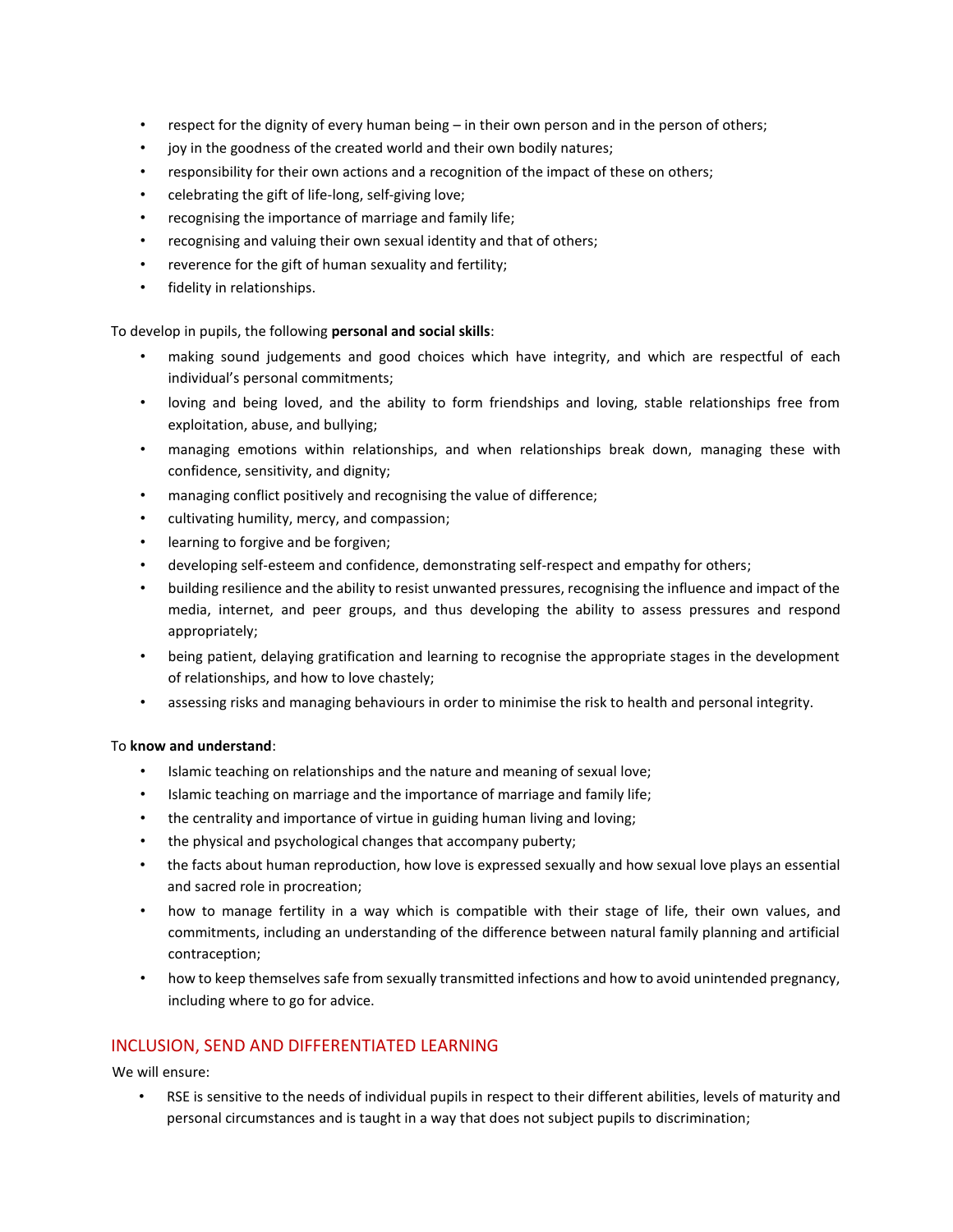- RSE is accessible to all pupils through high quality teaching that is differentiated and personalised.
- we support pupils who may have learning, emotional or behavioural difficulties, or special educational needs or disabilities (SEND).

We will also be mindful of 'preparing for adulthood outcomes' as set out in the SEND code of practice when teaching RSE to those with SEND. We as a school are aware that some pupils are more vulnerable to exploitation, bullying and other issues due to the nature of their SEND – teachers will understand that they may need to liaise with the SENCO and be more explicit and adapt their planning or work to appropriately deliver the curriculum to these pupils. Where there is a need to tailor content and teaching to meet the needs of pupils at different developmental stages, the school will ensure the teaching remains sensitive, age-appropriate, developmentally appropriate and is delivered with reference to the law.

Lessons will also help children to realise the nature and consequences of discrimination, teasing, bullying and aggressive behaviours (including cyber-bullying), use of prejudice-based language and how to respond and ask for help.

#### EQUALITIES OBLIGATIONS

The Governing Body have wider responsibilities under the Equalities Act 2010 and will ensure that our school strives to do the best for all of the pupils, irrespective of disability, educational needs, race, religion, nationality, ethnic or national origin, pregnancy, maternity, sex, gender identity or sexual orientation or whether they are looked-after children.

#### BROAD CONTENT OF RSE

Three aspects of RSE - attitudes and values, knowledge and understanding, and personal and social skills will be provided in three inter-related ways: the whole school / ethos dimension; a cross-curricular dimension and a specific relationships and sex curriculum.

See attached 'RSE Curriculum Overview'

#### **DELIVERY**

Teaching strategies will include:

- establishing ground rules
- distancing techniques
- discussion
- project learning
- reflection
- experiential aspects
- brainstorming
- film & video
- group work
- role-play
- trigger drawings
- values clarification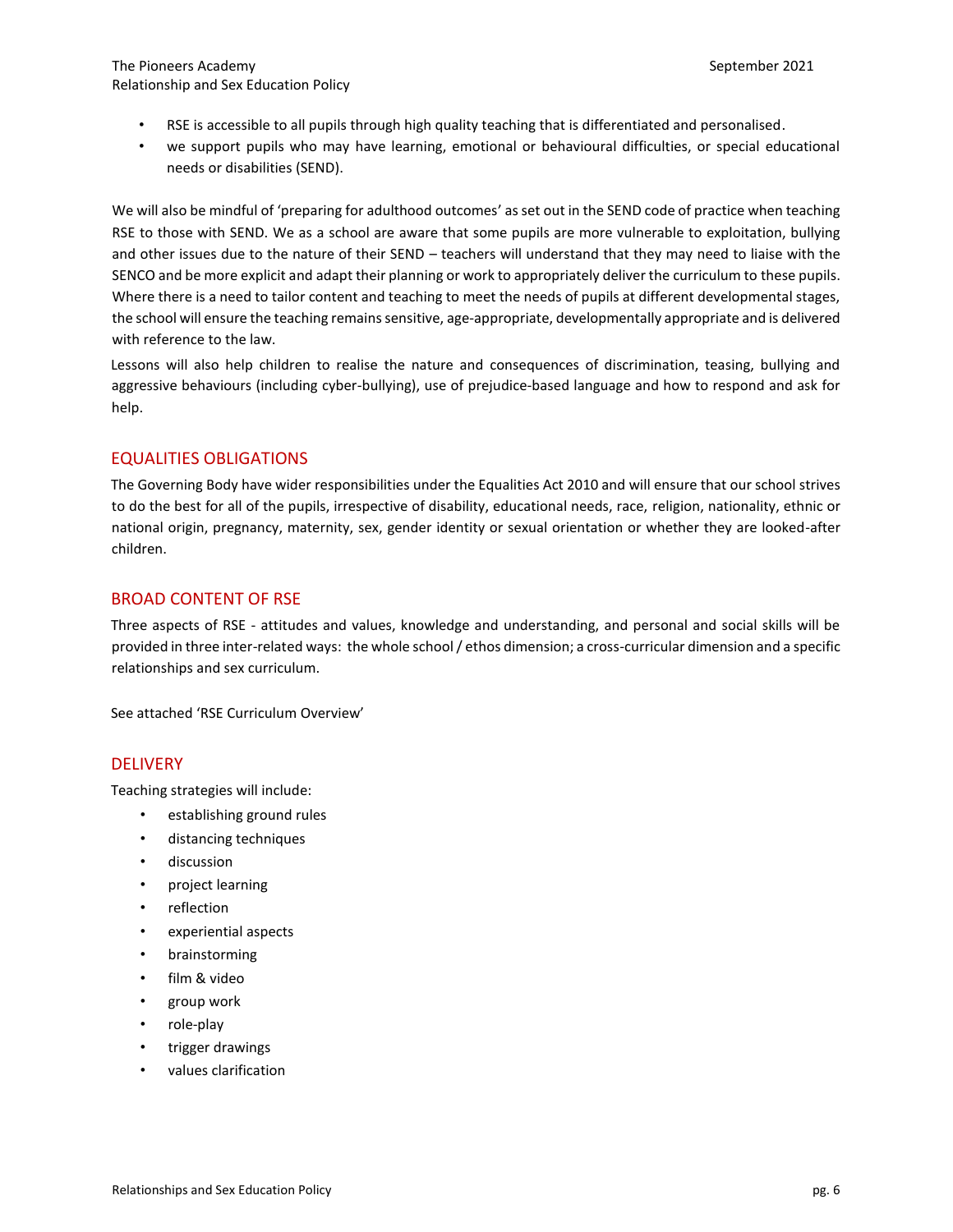#### PARENTS AND CARERS

We recognise that we will be able to deliver successful outcomes for our children when collaboration is strong, particularly between pupils, parents, and the school. We as a school, will therefore support parents and carers by providing material to be shared with their children at home. We will deliver workshops to help parents/carers to find out more. Additionally, parents/carers will be informed by letter when the more sensitive aspects of RSE will be covered, to allay concern and to enable them to be prepared to talk to and answer questions from children about their learning.

Parents will be consulted before this policy is ratified by the governors. They will be consulted at every stage of the development of the RSE programme, as well as during the process of monitoring, review, and evaluation. They will be able to view the resources used by the school in the RSE programme. Our aim is that, at the end of the consultation process, every parent and carer will have full confidence in the school's RSE programme to meet their child's needs.

Parents continue to have *the right to withdraw* their children from Sex Education except in those elements which are required by the National Curriculum science orders. Should parents wish to withdraw their children they are asked to notify the school by contacting the headteacher. The school will provide support by providing material for parents to help their children with their learning.

We believe that the controlled environment of the classroom is the safest place for this curriculum to be followed. Please refer to the DfE guidance below for further details on the right to be excused from sex education (commonly referred to as, 'the right to withdraw').

#### BALANCED CURRICULUM

Whilst promoting Islamic values and virtues, and teaching in accordance with Islamic principles, we will ensure that pupils are offered a balanced programme by providing an RSE curriculum that offers a range of viewpoints on issues. Pupils will receive clear scientific information and they will cover aspects of the law pertaining to RSE such as forcedmarriage, female genital mutilation, abortion, the age of consent and legislation relating to equality. Knowing about facts and enabling young people to explore differing viewpoints is not the same as promoting behaviour and is not incompatible with our school's promotion of Islamic values and principles. We will ensure that pupils have access to the learning they need to stay safe, healthy and understand their rights as individuals.

#### RESPONSIBILITY FOR TEACHING THE PROGRAMME

Responsibility for the teaching of relationships and sex education programme lies with the following staff;

**Ms Ali – Citizenship/PSHE and Islamic Studies Mrs Bibi - Science Mrs Nakhuda - Science**

However, all staff will contribute to the development of pupils' personal and social skills and will be involved in developing the attitudes and values aspect of the RSE programme. They will be role models for pupils demonstrating good, healthy, wholesome relationships between each other, other adults and pupils.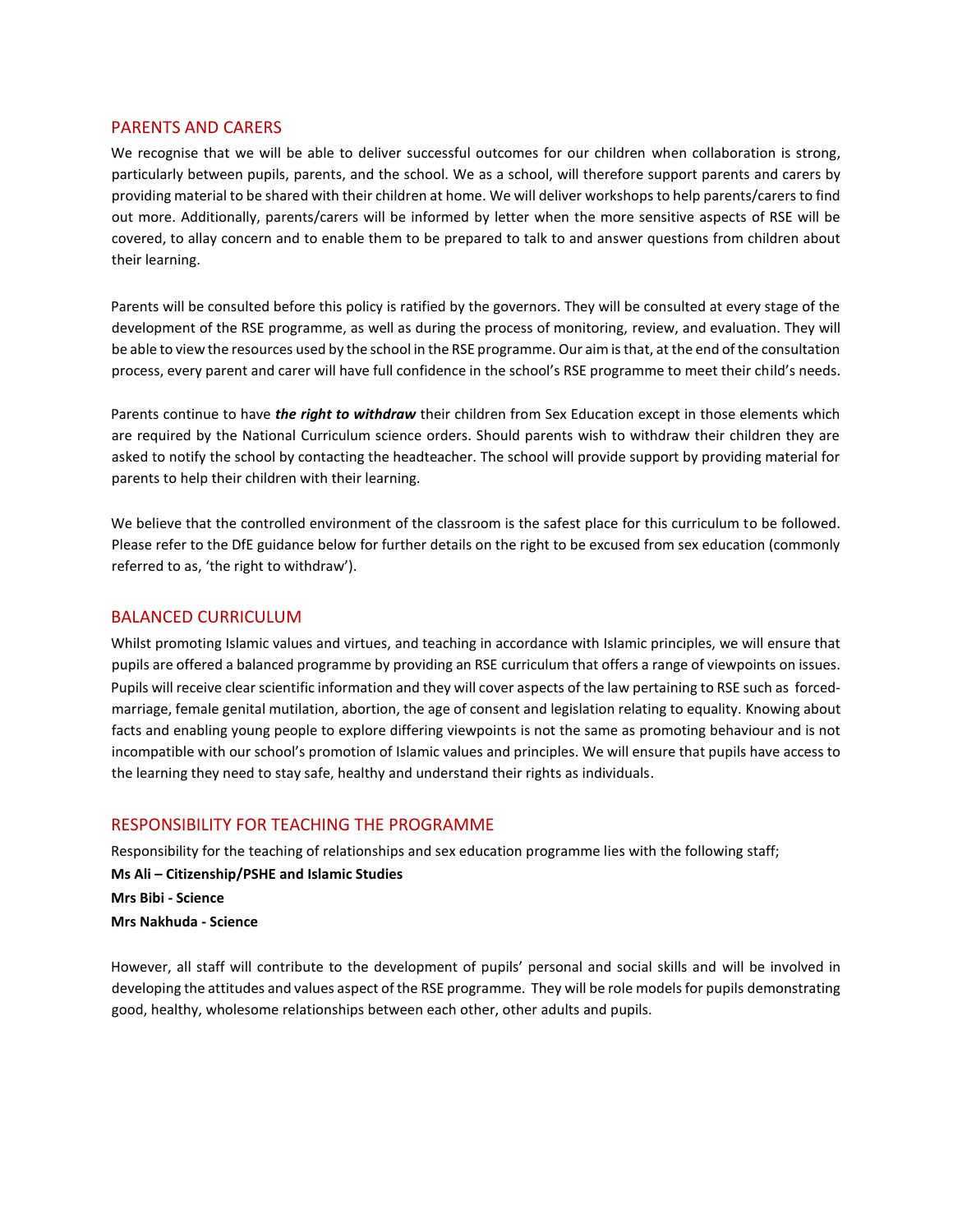#### **External Visitors**

Our school will often call upon help and guidance from outside agencies and health specialists to deliver aspects of RSE. Such visits will always compliment the current programme and never substitute or replace teacher led sessions. All external visitors will be fully vetted and clearly informed about their role and responsibility whilst they are in school delivering a session. All visitors will have to adhere to our code of practice developed in line with CES guidance 'Checklist for External Speakers to Schools' 3 .

Health professionals will follow the school's policies using negotiated ground rules and distancing techniques as other teachers would. They will ensure that all teaching is rooted in Islamic principles and practice.

#### OTHER ROLES AND RESPONSIBILITIES REGARDING RSE

#### **Governors**

- draw up the RSE policy, in consultation with parents and teachers;
- ensure that the policy is available to parents;
- ensure that the policy is in accordance with other whole school policies, e.g. SEN, the ethos of the school and our Islamic beliefs;
- ensure that parents know of their right to withdraw their children;
- establish a link governor to share in the monitoring and evaluation of the programme, including resources used;
- ensure that the policy provides proper and adequate coverage of relevant National Curriculum science topics and the setting of RSE within PSHE.

#### **Head teacher**

The Head teacher takes overall delegated responsibility for the implementation of this policy and for liaison with the Governing Body, parents, the Local Education Authority, and appropriate agencies.

#### **PSHE/RSE Co-Ordinator**

The co-ordinator with the Head teacher has a general responsibility for supporting other members of staff in the implementation of this policy and will provide a lead in the dissemination of the information relating to RSE and the provision of in-service training. *(They may be supported by the curriculum deputy and the member of staff with responsibility for child protection).* 

#### **All Staff**

RSE is a whole school issue. All teachers have a responsibility of care; as well as fostering academic progress they should actively contribute to the guardianship and guidance of the physical, moral, and spiritual well-being of their pupils. Teachers will be expected to teach RSE in accordance with the Islamic ethos of the school. Appropriate training will be made available for all staff teaching RSE. All staff have been included in the development of this policy and all staff should be aware of the policy and how it relates to them.

#### RELATIONSHIPS TO OTHER POLICIES AND CURRICULUM SUBJECTS

This RSE policy is to be delivered as part of the PSHE framework. It includes guidelines about pupil safety and is compatible with the school's other policy documents (e.g. Anti-Bullying Policy, Safeguarding Policy etc).

<sup>&</sup>lt;sup>3</sup> CES Checklist for External Speakers to Schools, 2016